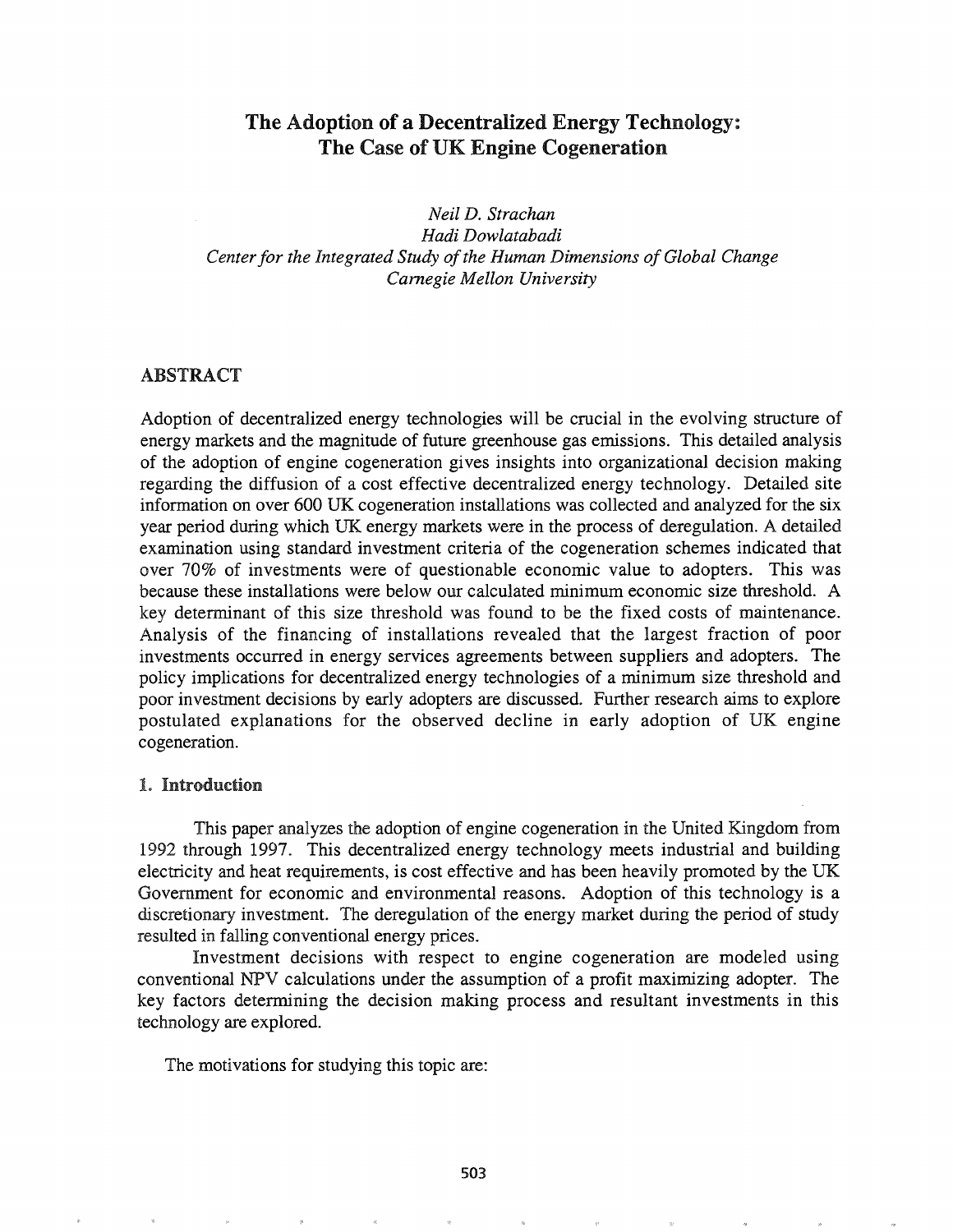- Study of the adoption of a cost effective decentralized energy technology in a competitive market.
- e Insight into the slow uptake of energy efficiency measures, or the energy efficiency 'gap'.
- Further understanding of organizational decision making for a discretionary investment under unfamiliar market conditions.

## 2. Engine Cogeneration

Engine cogeneration from a auto-derived spark ignition engine uses proven technology, packaged and sold as a single unit. The engine is configured to run on natural gas and remotely monitored and controlled for efficient maintenance to ensure that the unit operates as desired. Electrical output ranges from 25kWe to 1,OOOkWe and is used to meet electrical and heat requirements in industry and buildings with heat output at 80-110 $^{\circ}$ C. The heat to power ratio (HPR) ranges from 1.5 to 2, with the usual sizing methodology for baseheat load. Electricity generation occurs synchronously with the grid to facilitate back-up and top-up electricity supplies.



Figure 1: Schematic of engine cogeneration unit

As of 1997 there were over 1,000 installations in the UK with typical applications including industrial sites, leisure centers, hospitals, hotels, multi-residential housing, educational buildings and public establishments. Other applications had a limited penetration due to the necessity of having a continuous electricity and heat base-load for at least 4,500 hours per year (offices, retail). Installations serve single sites due to the practical difficulties and poor economic returns from the sale of electricity and heat. This study was partially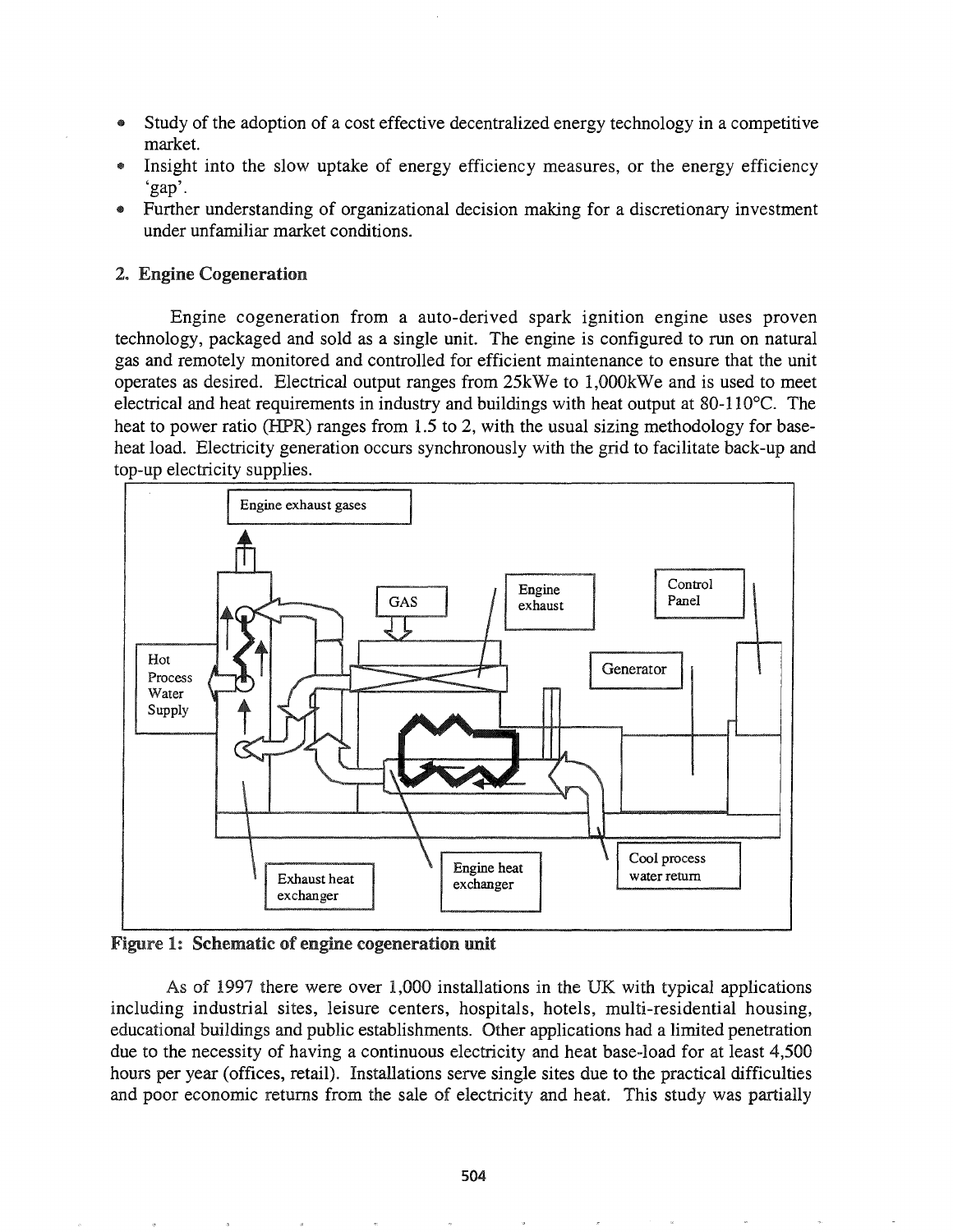motivated by UK Government research<sup>1</sup> estimates that the technology has only penetrated to 8% of its potential capacity. We knew that technical developments including new prime movers (for example, fuel cells or micro gas turbines), and the coupling of cogeneration to an absorption chiller to provide cooling in the summer months were not significant in the period studied. Therefore, we examined the actual performance of the technology, economics of investments and expectations about its adoption.

Economic savings are the rationale for investing in engine cogeneration, and are obtained from the high efficiency (typically 80%) of input energy to useful output and because gas is cheaper to buy than electricity. Therefore, the difference in electricity and gas prices governs return on investment. In addition, self generation can offset high time of day electricity charges in winter months and avoid the additional costs of a boiler. Costs are the capital investment in the unit, maintenance costs and the costs of making the decision. Environmental savings (emissions of  $CO<sub>2</sub>$  and  $SO<sub>2</sub>$ ) are not the motivator for investment but do give ancillary benefits to the adopter (and society as a whole). Other motivations such as power reliability have been suggested as decision variables, but discussions in a series of interviews with experts in the UK cogeneration industry suggested economic savings are the overwhelming rationale for investment.

### 3~ Literature Review

The literature on energy efficiency investment shows energy efficiency measures have an historic rate of poor levels of adoption despite the high projected rates of returns, i.e. the "Energy efficiency gap" [Jaffe and Stavins, 1993]. Explanations include that in times of lower prices energy efficiency measures are implemented less [Newell, 1998], the additional costs that it poses to organizations to change their method of operation [Cebon, 1992], idealized engineering-economic projected savings are never achieved [Metcalf, 1998], and that decision makers are not aware of the technology [Morgenstern, 1996].

Theory on bounded rationality and satisficing says that decision makers settle not for the optimal solution for a problem but on the first solution that suffices a given criteria [Simon, 1982]. Diffusion theory models adoption using the logistic or S-shaped curve [Griliches, 1957] take the ceiling of adoption as those who did adopt, and not necessarily those who could adopt. Thus this analysis which seeks to understand why only 8% of the potential market had been penetrated was not based on the diffusion model. The techniques of investment under uncertainty (Dixit and Pindyck,1994] were not used due to the 'now or never' nature of an investment with an expected falling return.

### 4. Data Sources

The analysis is based on a unique cogeneration industry database<sup>2</sup> that provides detailed site, technical, sector, geographical and financing information on all 612 installations in the UK in the 6 year period from 1992 through 1997. This data is supplemented by a public database<sup>3</sup> that contains comprehensive site, sector and technical details of approximately 75% of installations from 1983 through 1991. In addition, data on energy

 $1$  ETSU, (1997).

<sup>&</sup>lt;sup>2</sup> CHPA, Small Scale CHP Sales Database (1998), UK Combined Heat and Power Association, London.

<sup>&</sup>lt;sup>3</sup> OFFER, CHP Database (1998), Office of Electricity Regulation, Birmingham, UK.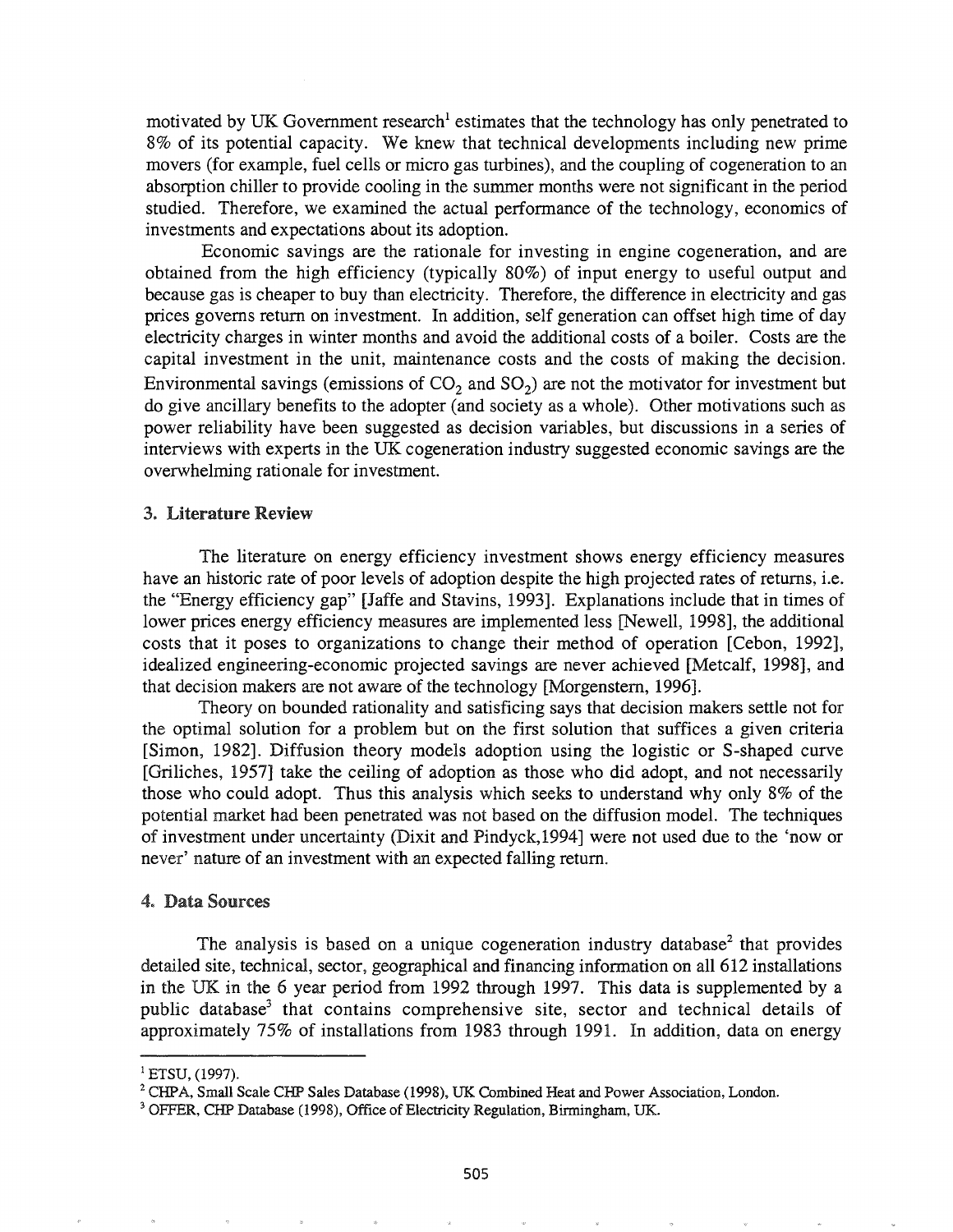prices, energy intensities and estimates of cogeneration potential were utilized [UK DTI, 1998; ETSU, 1997].

Additional data sources were employed to ensure that the model calculating the return on investment was rigorous with all relevant factors considered. Firstly a series of detailed case studies<sup>4</sup> provided information on costs, the process of the investment decision, company strategies and operating experience of the unit. Secondly, eight open-ended interviews were conducted with a range of experts from differing viewpoints on engine cogeneration (adopters, suppliers, consultants, government experts, trade-body professionals).

#### 5. Investment Conditions

An overview of the market conditions in which adoption of engine cogeneration was occurring, centers around the move to competition in the energy sector. The UK gas industry was privatized in 1986 and the electricity market in 1989. Progressive deregulation of the gas market led to the commercial and small industrial markets being opened to competition in late 1992 although it was not until 1994 that substantial competition in this sector was seen following the report on gas competition by the UK Monopolies and Mergers Commission. Similar moves toward competition in the electricity markets led to the commercial and small industrial sectors (lOOkWe to IMWe) being deregulated in April 1994.

The increase in potential suppliers following the deregulation of the lOOkWe to 1MWe electricity franchise market (in which engine cogeneration predominately operates), resulted in electricity tariff reductions of typically 13% (from 7.3c/kWh to 6.3c/kWh). Gas prices saw a similar decrease. This price reduction lowered incentives for all energy efficiency measures.

As well as price reductions, the set up of the competitive electricity industry effectively prevented electricity sales for small embedded generators located in the local electricity distribution system, for the relatively small amounts of electricity to be sold. This was because sales to customers with maximum demands of less than 100kWe (i.e. all residential customers), was still part of the franchise market of the incumbent utilities (until at least April 1998) and thus off limits to cogeneration adopters. The sale of electricity was restricted to the local utility, which typically offered tariffs of 4c/kWh as opposed to residential tariffs of 11c/kWh. The option of selling electricity to a neighboring facility of more than lOOkWe still incurred significant use of distribution system charges paid to the utilities. The option of private wire construction entailed high costs and planning delays. Therefore, engine cogeneration has been limited to single site applications and sized to base heat load.

The investment in engine cogeneration is discretionary, with typical energy costs accounting for 5-10% of site operating expenditure. The decision process usually entails an energy or technical manager putting a proposal to a financial decision maker. Decisions are made on economic grounds, with environmental considerations being secondary. With the downgrading of the incentives for energy management, cogeneration suppliers responded by offering zero capital investment options, where the unit is owned by the supplier and the adopter pays for the cost of gas and receives both the unit's electricity at a reduced tariff and the heat output. The supplier's income comes from the electricity tariff and a maintenance

<sup>4</sup> Taken from the UK Department of the Environment, Transport and the Region's Energy Efficiency Best Practice Program.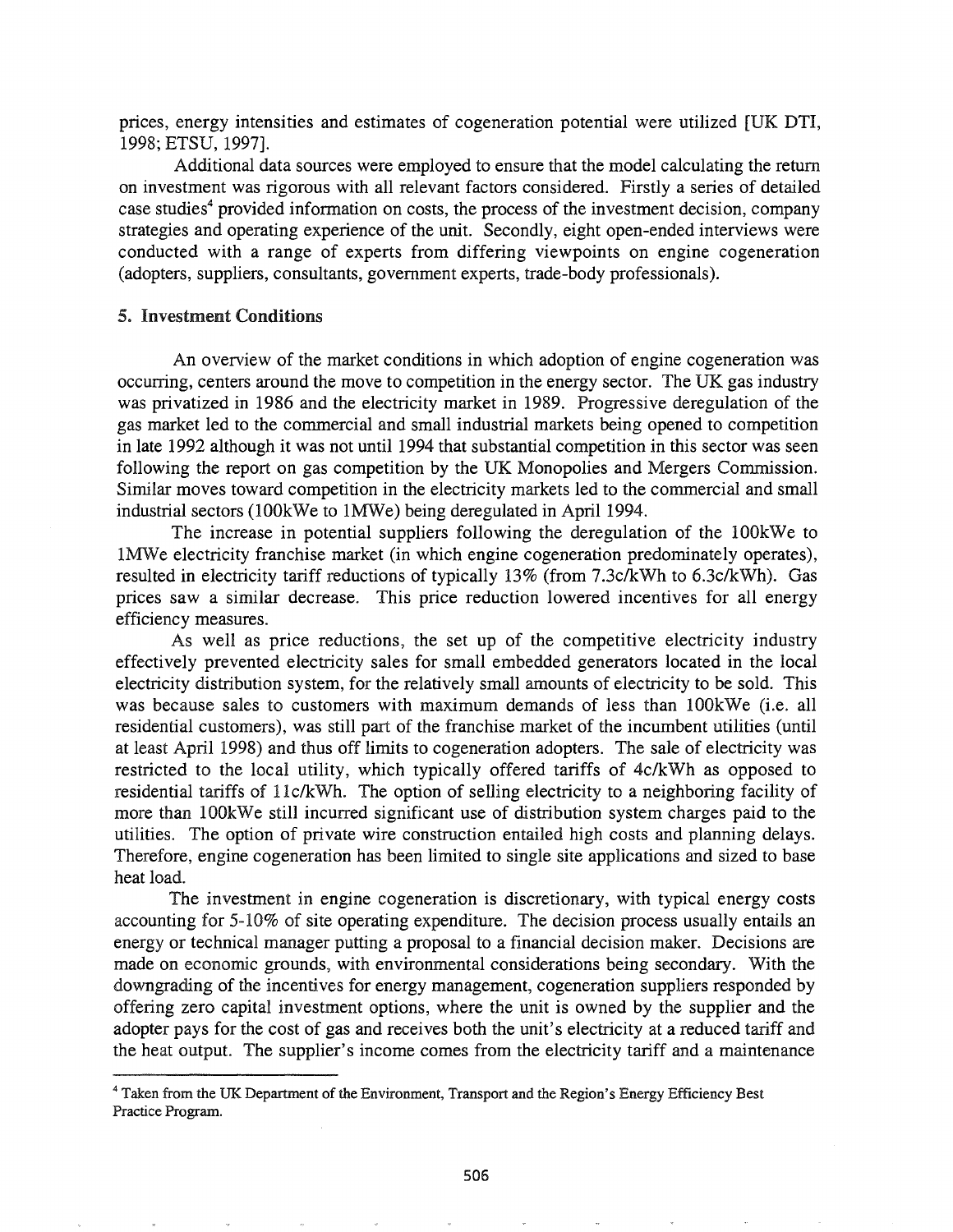contract for servicing and emergency callout (costing typically \$20,000). This option allows the adopter to have no capital outlay (but still with a commitment to a long term contract [10 years]). The unit is the supplier's core business, thus overcoming the discretionary investment barrier and signaling a move towards an energy services concept when providing electricity and heat.

Engine cogeneration was heavily promoted for environmental savings by the UK Government as part of the 5,OOOMWe target by the year 2000 for all cogeneration investment, principally through the Energy Efficiency Best Practice Program. Cogeneration as a whole was earmarked for 13% of planned  $CO<sub>2</sub>$  emission reductions by the UK through the year 2000. European wide directives on power generation including  $SO_2$  and  $NO_X$ control (for example, the Large Combustion Plant Directive) were not applied to engine cogeneration due to its small size.

### 6. Adoption Trends

Figure 2 graphs the number of units installed every 6 months and stratified by size (electrical). The smallest schemes  $(<50$ kWe) are no longer being offered and the other small schemes  $\leq 150$ kWe) have seen a large reduction in adoption rates. The demise of smaller sized schemes is discussed in the analysis of sizing and maintenance of the installations in Sections 9 and 10.



Figure 2: Engine cogeneration installations stratified by size

Figure 3 graphs the number of cogeneration installations by the type of investment. An optional investment is when the unit is retrofitted to an existing site to take advantage of its cost savings. A compulsory investment is when a decision must be made to invest in energy capital and some capital investment is required, including new build situations and extensions or refurbishment to a site. Compulsory investments remain relatively constant, while the optional investments show a substantial decrease. Compulsory investments give a slightly better rate of return due to some avoided costs, and a decision on investment in energy capital must be made. The demise of optional investments in engine cogeneration is discussed in relation to the financing of installations in Section 11.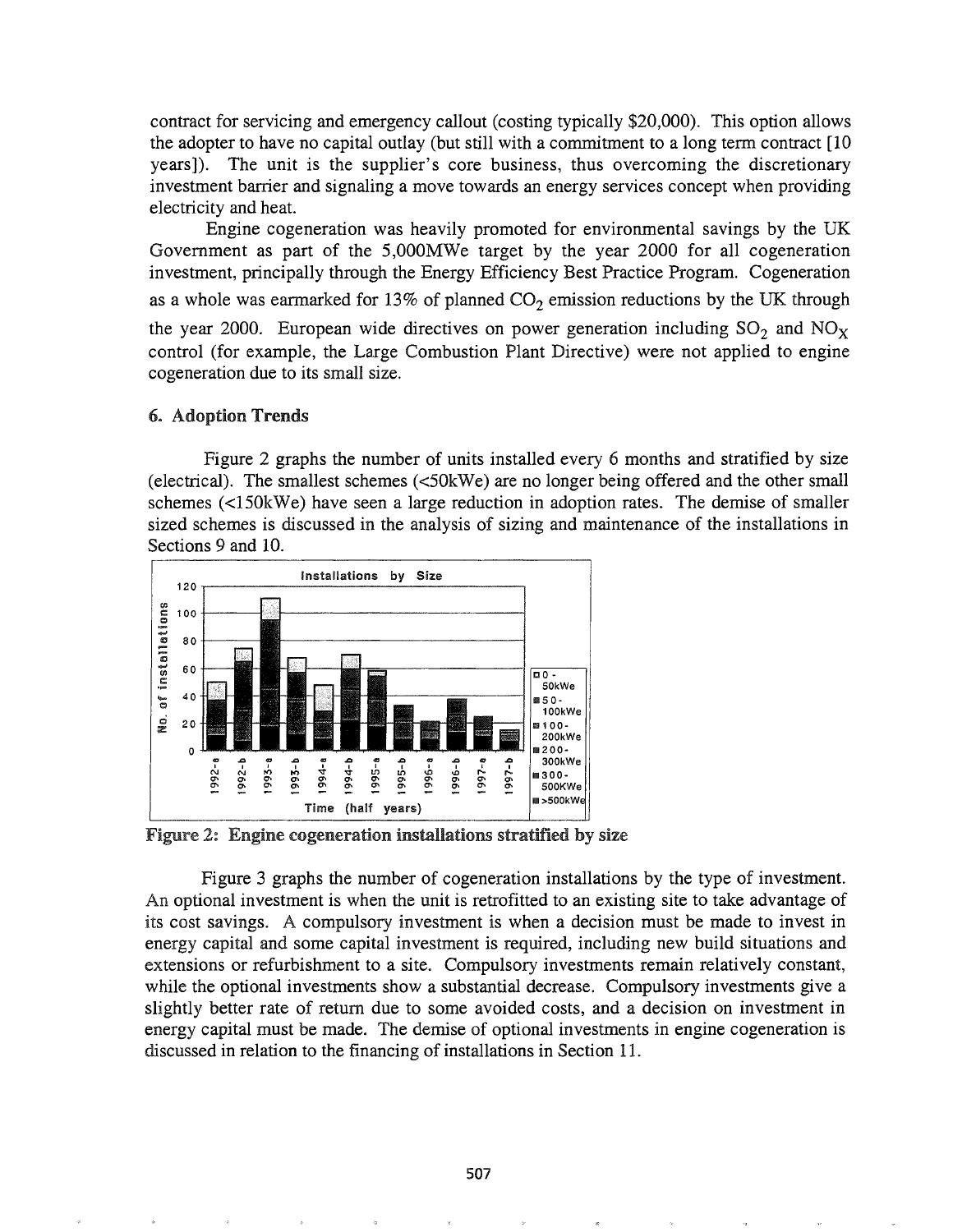

Figure 3: Engine cogeneration installations stratified by type of investment

| Parameter                     | <b>Units</b> | <b>Model Value</b>                                         |  |
|-------------------------------|--------------|------------------------------------------------------------|--|
|                               |              | (discrete or probability distribution)                     |  |
| Size (electrical)             | kWe          | 250                                                        |  |
| Discount rate                 | $\%$         | 15                                                         |  |
| Capital cost                  | \$           | $50000 + (Uniform (600, 800)^* Size)$                      |  |
| Maintenance cost              | c/kWh        | Normal (1.6/0.1)                                           |  |
| Winter hours planned          | hrs          | 4380 - Triangular (0,1000,2000)                            |  |
| Winter downtime               | hrs          | Triangular (20,70,120)                                     |  |
| Heat to Power Ratio (HPR)     | number       | Normal (1.7,0.13)                                          |  |
| Summer hours planned          | hrs          | 4380 - Triangular (0,1000,2000)                            |  |
| Summer downtime               | hrs          | Triangular (20,70,120)                                     |  |
| Avoided boiler costs          | \$           | Triangular (10000,15000,22000)                             |  |
| (compulsory case only)        |              |                                                            |  |
| Electricity price             | c/kWe        | Actual prices every 2 months                               |  |
| Gas price                     | c/kWe        | Actual prices every 2 months                               |  |
| Utility connection fees       | \$           | Triangular (0,5000,20000)                                  |  |
| Building services connection  | \$           | Uniform (500,20000)                                        |  |
| costs (optional case only)    |              |                                                            |  |
| Consultant fee                | \$           | Normal (3000,300)                                          |  |
| Decision making costs         | \$           | Normal(1000,200)                                           |  |
| Winter peak electricity price | c/kWe        | Electricity price $/(1 - \text{Triangular}(0, 0.05, 0.6))$ |  |
| Operating life of investment  | years        | 15                                                         |  |

## 7. Modeling and Analysis Framework

Table 1: Base-case parameter values

A mathematical model to calculate return on investment (Net Present Value and Simple Payback Period) was constructed in the Analytica modeling environment. Each component is modeled by a mathematical expression and the output generated from Median Latin Hypercube sampling over 2,000 runs of the model. Input parameters are taken from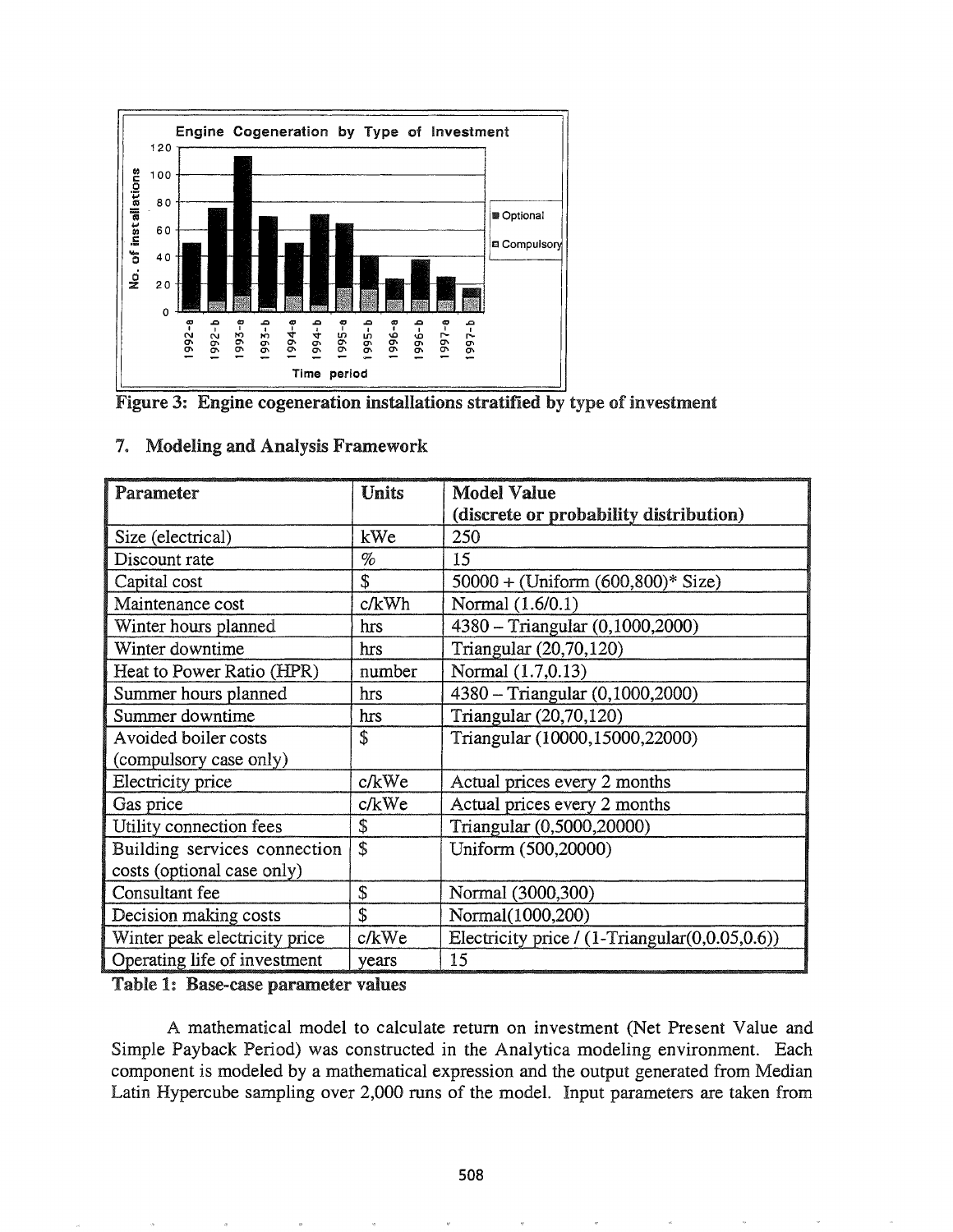the datasets cited, and additionally from the detailed case studies and expert interviews. The model is consistent with other investment return calculation models used for UK engine cogeneration [EEBPP, 1997]. The model considers the input costs, the site specifications, and the utilization and operation of the unit, and calculates the return of investment parameterized for bi-month periods over the 6 years of study using the actual energy prices for this sector, and by whether the investment was compulsory or optional.

The model's purpose is to calculate the return on investment in cogeneration and the key factors affecting this return. Systematic sensitivity and uncertainty analysis was carried out to ascertain these key factors in the investment calculation and they are further investigated in individual parametric analysis. A base-case installation is used when analyzing each of the key factors. All results given are, unless stated, calculated using the base case, outlined in Table 1.

#### **8. Model Results and Key Parameters**

The return on a cogeneration unit did not exhibit the same downward trend as conventional energy costs, because cogeneration return depends on the difference between electricity and gas prices, both of which were declining. Therefore the decline in adoption rates is not due to a poorer rate of return on the cogeneration investment.

An important reason in the decline in cogeneration adoption is the decrease in the cost of conventionally supplied electricity and heat, due to the deregulation of the electricity market and continuing decline in the cost of gas. A saving of 9.2% in conventional energy costs was attainable simply by signing a new energy contract. This is comparable to the savings obtained from the cogeneration unit. Therefore, although the savings from the cogeneration unit decreased only slightly, post deregulation savings from this investment were an additional cost reduction measure in an area where the organization had already made comparable savings. This explanation is supported by the regression showing a correlation of rising savings on prior energy bills due to deregulation and a reduction in the number of cogeneration installations.  $(R^2 = 0.55$ , coefficient = -0.13, standard error = 0.02).

| Parameter              | <b>Compulsory investment</b><br>$(\%$ change) | <b>Optional investment</b><br>$(\%$ change) |
|------------------------|-----------------------------------------------|---------------------------------------------|
| Hours Run: Oct-Mar     | 4.36                                          | 7.59                                        |
| Size of Unit           | 2.93                                          | 5.10                                        |
| Heat to Power Ratio    | 0.89                                          | 1.56                                        |
| <b>Winter Downtime</b> | $-0.19$                                       | $-0.32$                                     |
| Maintenance Cost       | $-1.22$                                       | $-2.12$                                     |
| Capital Unit Cost      | $-4.02$                                       | $-7.01$                                     |
| Discount Rate          | $-4.44$                                       | $-7.74$                                     |

Table 2: NPV elasticity with key parameters<sup>5</sup>

To explain why smaller schemes and optional investments were particularly affected by this decline in adoption, we look at the details of the cogeneration investments.

 $<sup>5</sup>$  The magnitude of the elasticity is different for compulsory and optional investments as there is a different base</sup> NPV value for each. However the ordering of the elasticities are the same.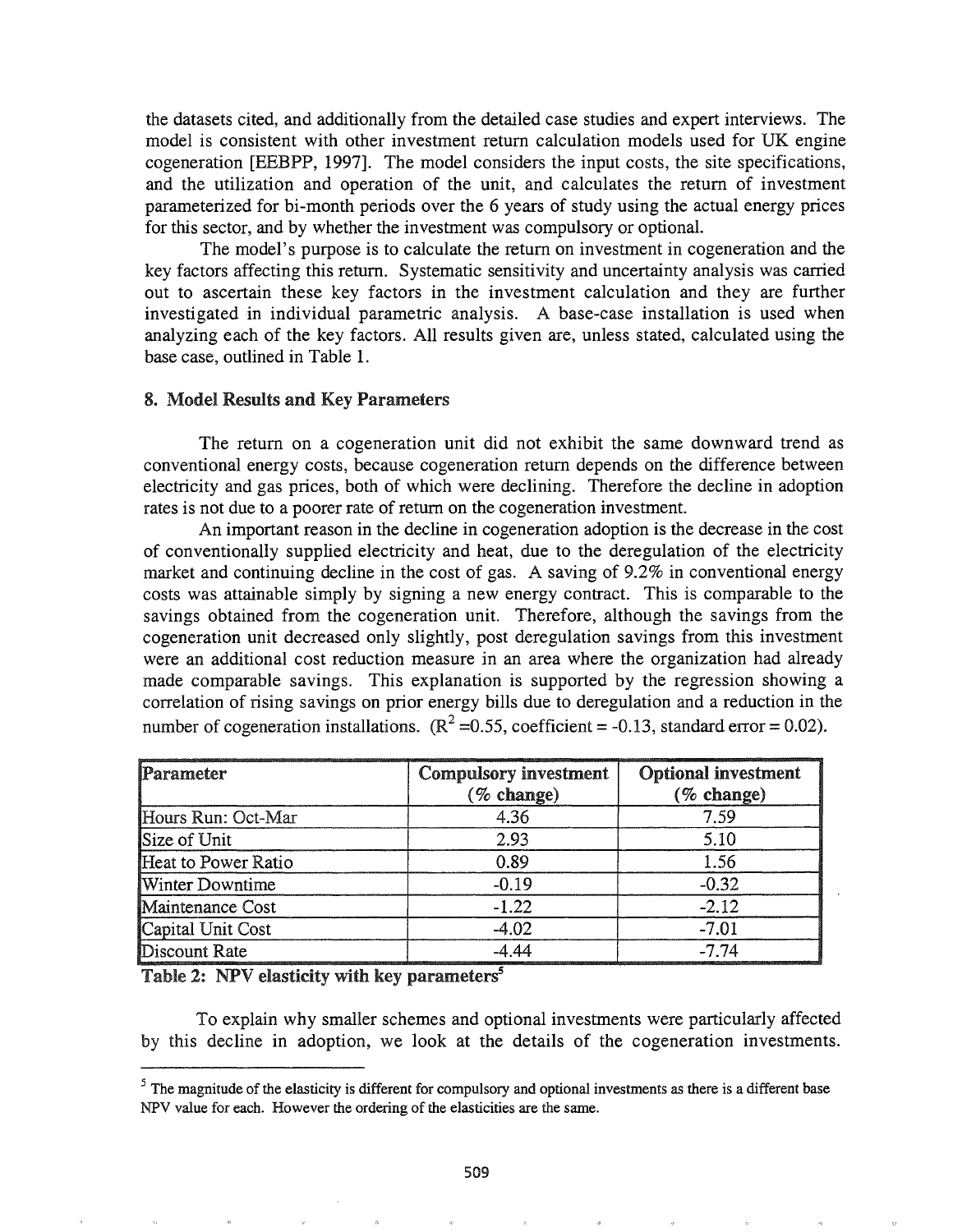Uncertainty and sensitivity analysis was carried out to ascertain the key actors affecting return on investment. To further examine these key factors (including the discount rate), Table 2 details elasticity (dNPV/dx  $*$  x/NPV) or the percentage change in NPV for a 1% change in the input parameter $(x)$ .

Therefore the key parameters resulting in a greater NPV are more hours run (related to size), larger units, a higher HPR, less downtime (dependent on good maintenance), cheaper maintenance costs, lower capital costs<sup>6</sup> and a lower discount rate. The size and HPR results are in agreement with the statistical results for these parameters.

### 9. Size of Installations

Figure 4 relates unit size to return on investment. For a compulsory investment case, the minimum size that gives a positive NPV at the  $50<sup>th</sup>$  percentile is 160kWe (90kWe at the  $10<sup>th</sup>$  percentile and 270kWe at the 90<sup>th</sup> percentile). For the optional case with its slightly poorer economics, a minimum size of 200kWe needed for a positive NPV at the 50<sup>th</sup> percentile (115kWe at the  $10<sup>th</sup>$  percentile and 320kWe at the  $90<sup>th</sup>$  percentile). This suggests that the effective lower limit on size is not technical but economic, and that a large number of schemes have been installed under this minimum size threshold<sup>7</sup>.



Figure 4: Compulsory and Optional investments vs. unit size

To further illustrate the importance of unit size, Figure 5 details the NPV (at the 50<sup>th</sup>) percentile) for a low load factor (5,200 hrs per year, such as an office), and a high load factor (6,800 hrs per year, such as a hospital). For the hospital sector whose high load factor sites have seen significant penetration, the minimum economic size is 125kWe for a compulsory investment and 155kWe for an optional investment. However, for the office sector whose low load factor sites have not seen significant penetration, the minimum economic size is much higher at 205kWe for a compulsory investment and 240kWe for an optional investment.

 $\degree$  Capital costs of engine cogeneration units did not change through the period of study.

<sup>&</sup>lt;sup>7</sup> As seen in Table 2, NPV is dependent on changes in parameter values, (for example if a discount rate of 10% is used instead of 15%, then the minimum size thresholds become 110kWe for a compulsory and 130kWe for an optional investment).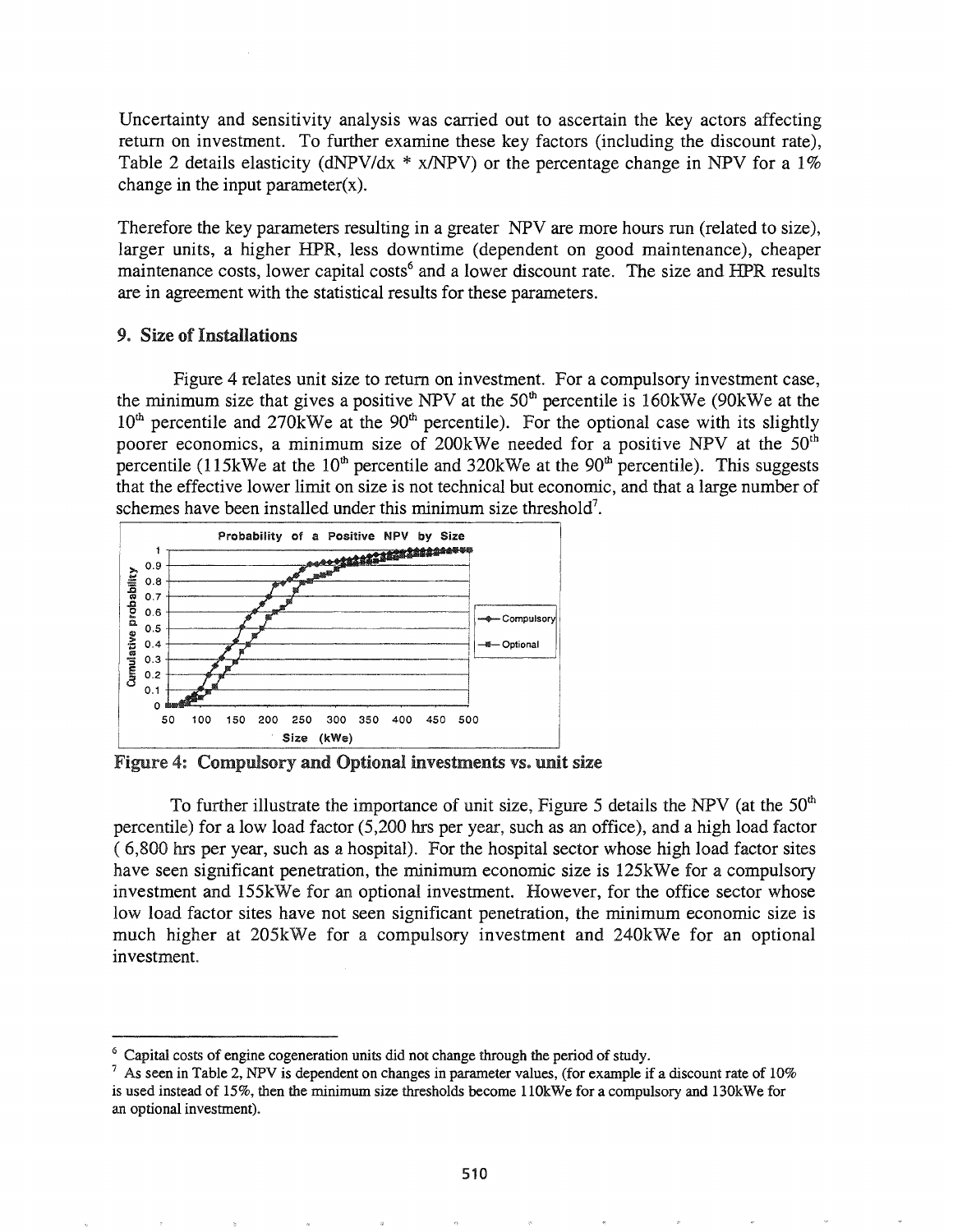

Figure 5: NPV vs. size and load factor

Therefore, this minimum size for positive NPV reiterates that many optional and compulsory cogeneration installations have not been good investments. Sensitivity analysis shows that under all realistic expectations of electricity and gas prices, the majority of investments are still poor investments. In addition, this result indicates that the calculated potential for engine cogeneration, which rests heavily on penetration of low load applications such as offices and retail buildings, may be too high.

#### 10. Maintenance of Installations

Figure 6 shows the NPV at the 50<sup>th</sup> percentile for different maintenance costs and sizes of installations, for a compulsory and optional investment respectively. The results show the effect of maintenance costs on the minimum size of unit for a positive NPV. Typical maintenance costs are consistent at \$20,000 and are thus proportionally larger for smaller sized units. (Adopters did not expect maintenance (or capital) costs to change in the near future).

At a maintenance cost of \$20,000, minimum economic sizes are 160kWe for a compulsory investment, and 200 kWe for an optional investment. If the maintenance cost could be reduced to \$12,000 then 120kWe units for a compulsory investment and 160kWe units for an optional investment would be economic. Therefore, the minimum size threshold is driven in part by the fixed maintenance costs.



Figure 6: NPV by maintenance cost and size for a compulsory investment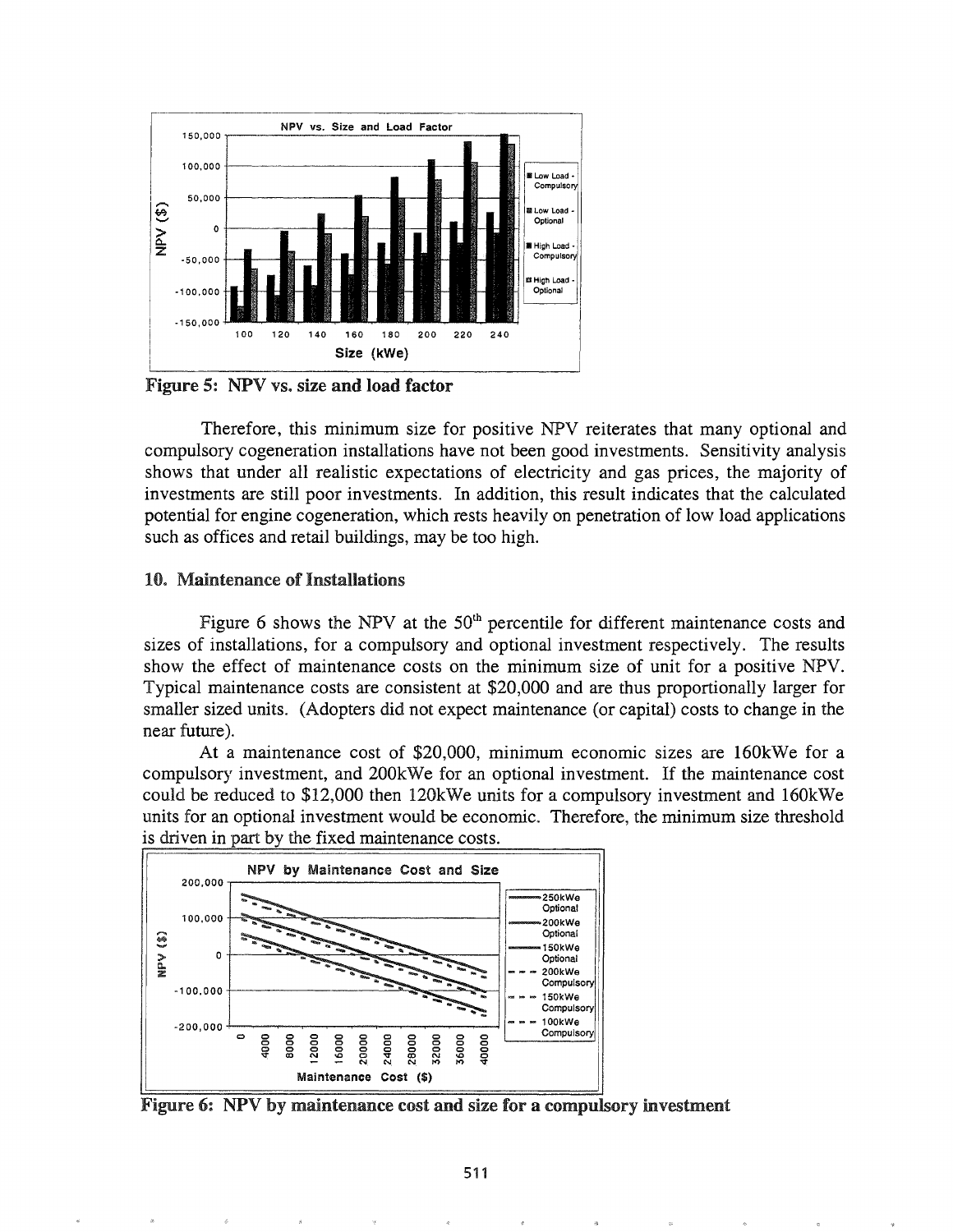## 11. Financing of Installations

Table 3 shows the percentages of schemes financed by the adopter's own capital or through a supplier financed lease option. Both options entail a long term commitment. The number of total schemes financed by either method are approximately equal, but for a compulsory investment the adopter is more likely to use its own capital (80% of schemes). whilst for an optional investment with its correspondingly poorer return, the supplier finance option is more common (60% of schemes).

| ,,,,,,,,,,,,,,,,,,,,,,, | ,,,,,,,,,,,,,,,,,,,,<br><b>South American Services</b> | <b>INVESTMENT</b> |            |       |
|-------------------------|--------------------------------------------------------|-------------------|------------|-------|
|                         |                                                        | Optional          | Compulsory | Total |
| <b>FINANCE</b>          | Self                                                   | 35%               | 2%         | 17%   |
|                         | <b>Supplier</b>                                        | 50%               | $3\%$      | 53%   |
|                         | Total                                                  | 85%               | 5%         | 100%  |

Table 3: Financing of investments based on type of investment and type of finance

Figure 7 further investigates this by stratifying the type of financing chosen by the size of unit. For compulsory investments, supplier finance is uncommon and large schemes  $(>150$ kWe) are more prevalent than small schemes  $(<150$ kWe). For optional investments, small schemes are more common, and  $64\%$  (+/-  $8\%$ ) of small schemes are supplier financed compared to only  $35\%$  (+/-10%) of large schemes being financed by suppliers.



Figure 7: Financing options based on type of investment and size

Therefore, supplier financing is geared towards supporting installations with poorer returns, either small schemes and/or optional investments<sup>8</sup>. Supplier financed schemes below the minimum size threshold for a positive NPV are not a source of sales revenue, but these schemes do provide a stream of income.

<sup>&</sup>lt;sup>8</sup> It is likely that the supplier's capital cost for cogeneration installations is less than the sale price. At a cost of 70% of sale price, 115kWe units for compulsory and 130kWe units for optional investments generate sales revenue for suppliers.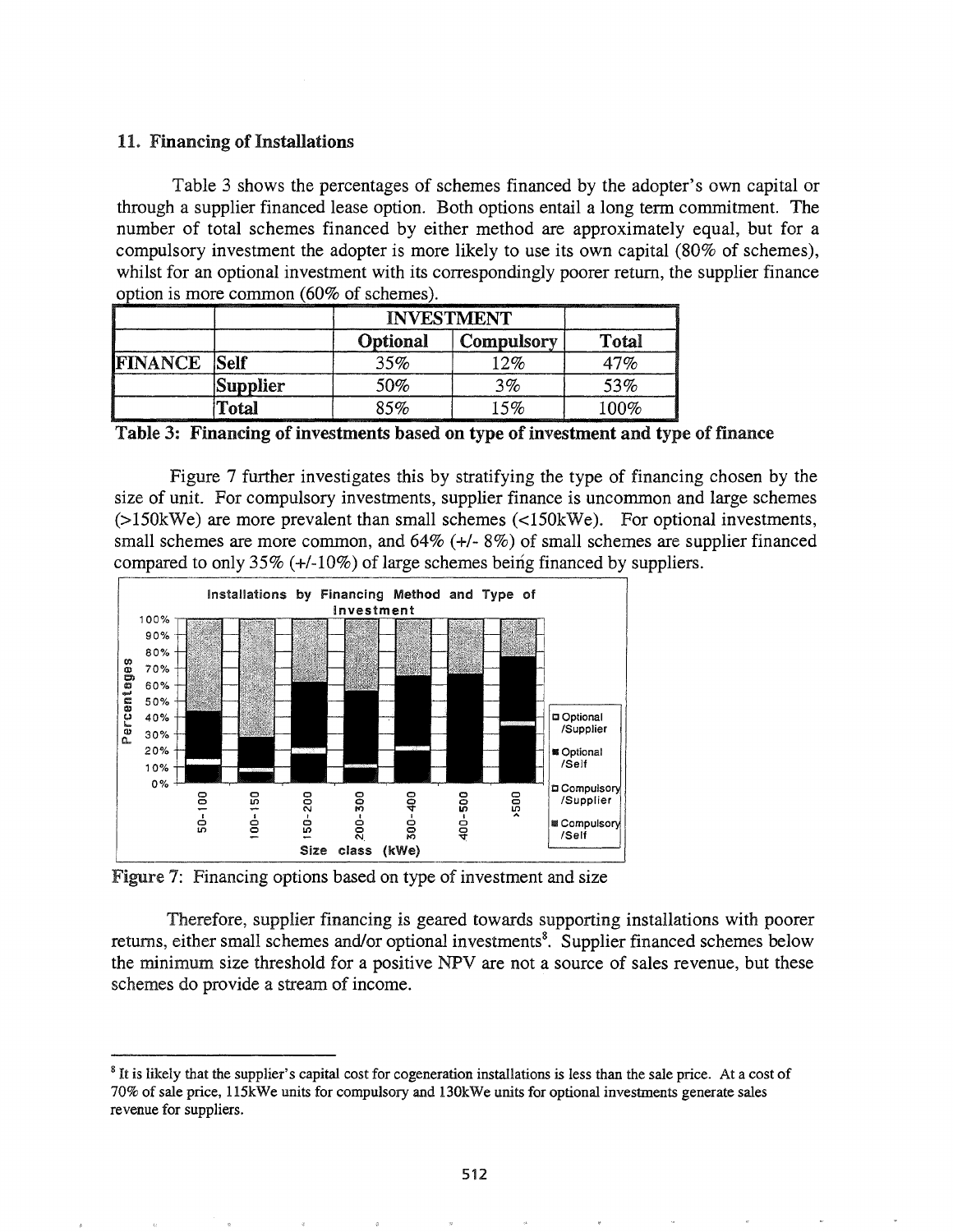59% of self financed schemes and 80% of supplier financed schemes are not justifiable under reasonable assumptions<sup>9</sup>, as they fall below the minimum threshold for positive NPV(160kWe for compulsory investments and 200kWe for optional investments). The remaining installations can be considered reasonable. Therefore the merits of the majority of both self financed and especially supplier financed schemes for adopters are questionable.

#### 12. Conclusions and Policy Implications

This detailed analysis of engine cogeneration shows the majority of early adoptions of this decentralized energy technology were not good investments under reasonable assumptions. There is an effective lower size threshold (160kWe for a compulsory investment and 200kWe for an optional investment in energy capital) for a positive NPV on investment. As a result of this lower limit the adoption of smaller schemes declined dramatically, and the overall potential (based on single site applications with no electricity export) of this technology is reduced.

A regulatory policy implication to overcome this minimum size threshold is to facilitate installations serving multiple sites by allowing economic returns on export of electricity, thus removing the monopsony power of the electricity utility. Other important factors determining the cost effectiveness of the unit are hours of operation, and correct matching to a site's energy requirements (HPR) which further support the case for multi-site applications to ensure consistent load factors for this decentralized technology.

One significant determinant of the lower size threshold is the fixed costs of maintenance. Good maintenance is essential for the unit to achieve its projected sayings and also to be viewed as a dependable technology to meet electricity and heat requirements. Given that maintenance is key to this well established technology's performance and cost effectiveness in a developed country, a technological policy implication is to have minimal maintenance requirements for economic operation and hence adoption of decentralized energy technologies. This is especially relevant to technologies that are less mature and/or are being deployed in countries with a less developed technical support base.

The decrease in adoption of engine cogeneration can be explained by decision makers satisficing on comparable savings in energy costs with no capital investment following the deregulation of the UK energy market. Other explanations could be that decision makers learnt from previous poor investments or that the supply side of this emerging market was inexperienced. Further research aims to explore these postulated explanations for the decline in early adoption of engin cogeneration.

Installations with better returns (compulsory capital investments and larger schemes) are more likely to be self-financed. However, 59% of self financed schemes, and 80% of supplier financed schemes are not justifiable under sensible assumptions. The remaining installations can be considered reasonable for adopters. Supplier financed schemes below the minimum size threshold may not be a source of sales revenue, but these schemes do provide a stream of income. Energy services and joint ventures in a deregulated market have been supported as a key way to promote decentralized energy supply, because it changes a

<sup>&</sup>lt;sup>9</sup> Adopters would need to expect the electricity price to rise to 10c/kWh for 100kWe and 130kWe schemes to be justified for compulsory and optional investments respectively. Instead the electricity price fell from 7.3c/kWh to 6.3c/kWh.